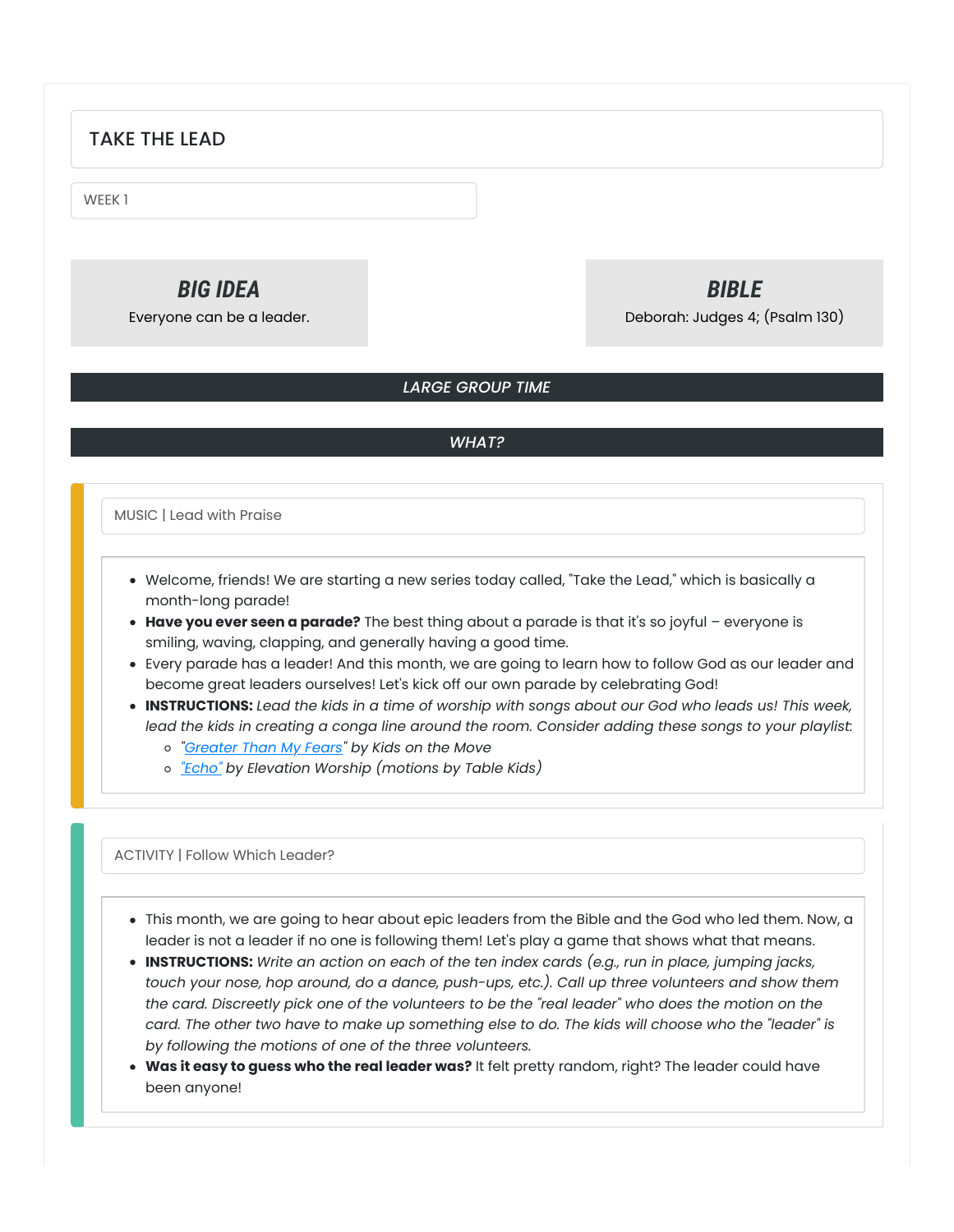ACTIVITY | Build-a-Parade

- **INSTRUCTIONS:** *You can play this game with Phase 10, Uno, or regular playing cards, but make sure* to use only the number cards. Pass out one card to each kid and tell them not to reveal it to anyone. Tell the kids to pick a partner and show each other their cards. The person with the lower number has to go stand behind the higher card holder, making a train. Then, they go off to challenge another person, and if the person in the front wins again, the challenger joins their train. If they lose, everyone has to line up behind them. In the event of a tie, have the person in front go to the back of their line, *and have the next players compete. Play until you're left with one train!*
- Even though there were many leaders near the beginning and we were all over the room, we ended up with only one leader left to follow!

QUESTION | What Makes a Leader?

- **INSTRUCTIONS:** *Prepare paper streamers and give one strip to each kid. Instruct the kids to write their answers on the streamers and then hang them around the room!*
	- **PRETEEN HACK:** *Give groups a large piece of paper to trace a body and fill in the body with words and pictures of qualities of a great leader.*
- . In your opinion, what are some things that every leader says, does, or has that makes them a great **leader?**
- These are some great descriptions of leaders. But we are going to find out today that not all leaders have the same traits, and sometimes, the greatest leaders are not who you'd expect!

## *SO WHAT?*

#### SCRIPTURE | Judges 4

- **INSTRUCTIONS:** *Show this [video](https://youtu.be/GakKDNn2_YE) to introduce the kids to today's Bible story in Judges 4. Recruit an* adult volunteer or two to help you further recap today's story through this short skit. You might want *them to dress the part, too!*
	- **PRETEEN HACK:** *Communicate with a few older kids beforehand and ask them to play different parts in the skit! Encourage them to practice online using Zoom or another safe remote meeting app. Or, give them a few minutes to work on the script together during another activity that's happening in the room.*
- Many parades give someone the title of "grand marshal," who is the leader of the parade. Usually influential, popular, or heroic leaders are given that honor. Our grand marshal for today is . . . Deborah! And guess what? She's here today! Please welcome Deborah and Barak!
	- **Deborah:** Hi, I'm Deborah! I am a judge and a prophet for the people of Israel.
	- **Barak:** And you can call me Barak! I follow where Deborah leads.
	- **Deborah:** Well, not always!
	- **Barak:** That's true. I try to, but sometimes I doubt myself. Ugh . . . if I had followed your lead and fought the Canaanites in the first place, maybe I could have finished off that menace, Sisera,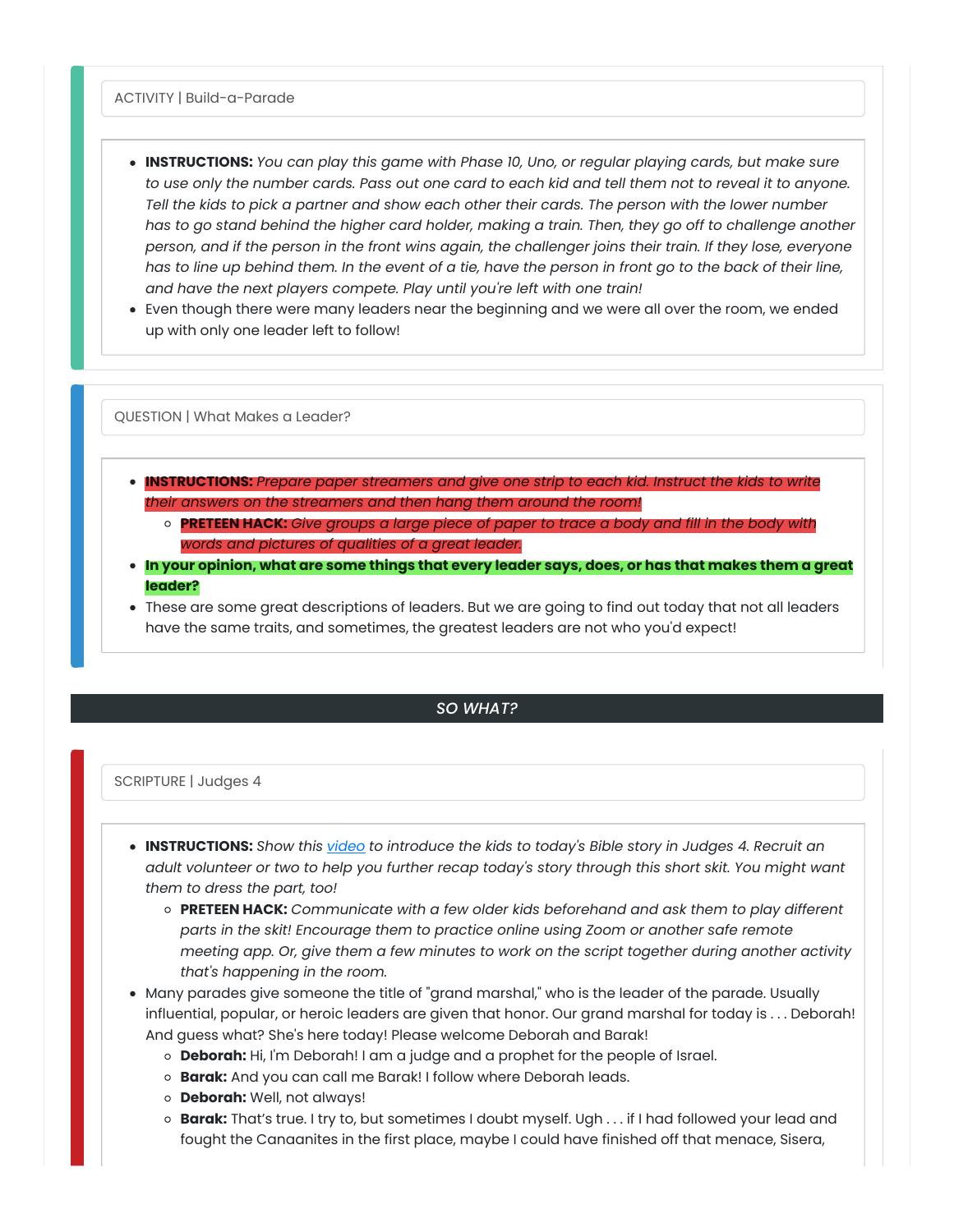myself!

- **Deborah:** But you said you wanted me to come with you so that particular honor went to my girl, Jael.
- **Barak:** Ooh! She is fierce! The way she tricked Commander Sisera and then. . . you know.
- **Deborah:** Yup. Aren't you glad she's on our side?
- **Barak:** Mmhm. And Deborah here is also fierce! Because we listened to her, we had peace in the land for forty years!
- **Deborah:** You bet we did!
- **Barak:** The thing is, a lot of people underestimated Deborah because she is a woman back in those days, women just weren't given a fair chance, especially in leadership positions. But boy, did she prove them all wrong!
- **Deborah:** Well, I can't take all the credit. Sure, being a female judge and prophet wasn't an easy gig, but because God was with me, I was able to help our people through some tough times. I hope that's something all of you can remember, too.
- **Barak:** That's right. It doesn't matter if you think you're too young, too shy, or too different. Any one of you can be a great leader with God's help!
- **Deborah:** Alright, it's time to go now. Thanks for letting us talk with all of you today! Say bye, Barak.
- **Barak:** See ya, everyone!

THE BIG IDEA | Everyone can be a leader.

Big Idea: **Everyone can be a leader.**

VIDEO | Take the Lead, Episode 1

**INSTRUCTIONS:** *Play this week's [teaching](https://growcurriculum.org/ElementaryTeachingVideosV4) video.*

ACTIVITY | Lead By Example

**INSTRUCTIONS:** *Line up the kids and tell them to stand in order, based on categories you give them.* The challenge is to do it without saying a word or touching each other, and finding creative ways to *communicate instead. Also, they can't just let one person do all the sorting. Some of the categories can be: birthday, age, grade, height, alphabetical order of first name, etc.*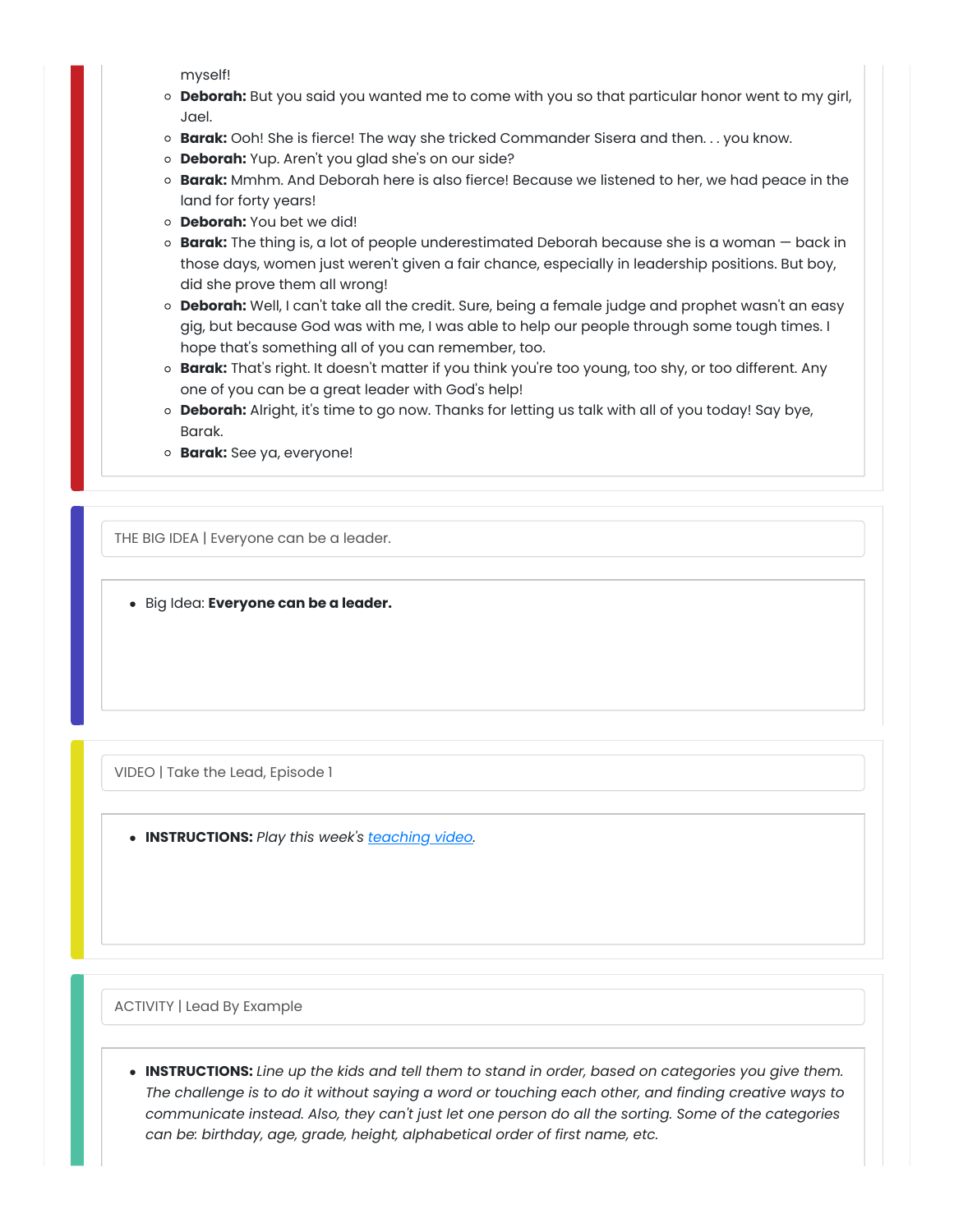- **PRETEEN HACK:** *Have the entire group blindfolded except for one kid. Let that kid direct the group to line up in the correct order by the assigned category. Select different kids to lead each round.*
- **What did each of you do to lead yourselves through this activity?**

### *NOW WHAT?*

REFLECTION | Makings of a Leader

- . INSTRUCTIONS: Give each kid a Makings of a Leader printable. In the circles around the outside of the *paper, tell them to write positive words that describe themselves. Then, ask them to swap papers* with another kid. Make sure to have leaders walk around and help the kids come up with ideas so that no one's paper is blank. Once finished, tell them to cut out their "banner" and tape it on to a *dowel rod.*
- Remember today's Big Idea is that **everyone can be a leader.** That means everyone here can lead in some way.
- Look at your friend's paper. Using the words they wrote to describe themselves, **what are some ways you think they can lead?** Write your idea in the blank space in the middle and return the paper to them.
- Not everyone is meant to lead in the same way, but God made us all to be leaders in some way. Take your paper and put it up somewhere in your home to remind you that you can be a leader, too!

#### MEMORY VERSE | Puzzled Verse

- **INSTRUCTIONS:** *Upload the Memory Verse graphic provided in your programming folder to an online* jigsaw puzzle maker like this [one.](https://www.jigsawplanet.com/) Open the puzzle on a device that is connected to a projector and tell the kids to take turns putting the puzzle together one piece at a time. Once assembled, read it *together out loud a few times.*
	- **SPECIAL NEEDS HACK:** *Print out the memory verse graphic and cut them up into pieces to* create a physical puzzle for kids to solve. Jigsaw puzzles are one of the go-to free time activities *for kids with special needs. This may be a great resource to keep it handy.*

PRAYER

Dear God, thank you for showing us that being a leader doesn't mean we have to fit into any box or category. Help us to lead in places that we can by listening to you and doing what is right. Give us opportunities to be the kind of leader that leads others to the ultimate leader – you! Amen.